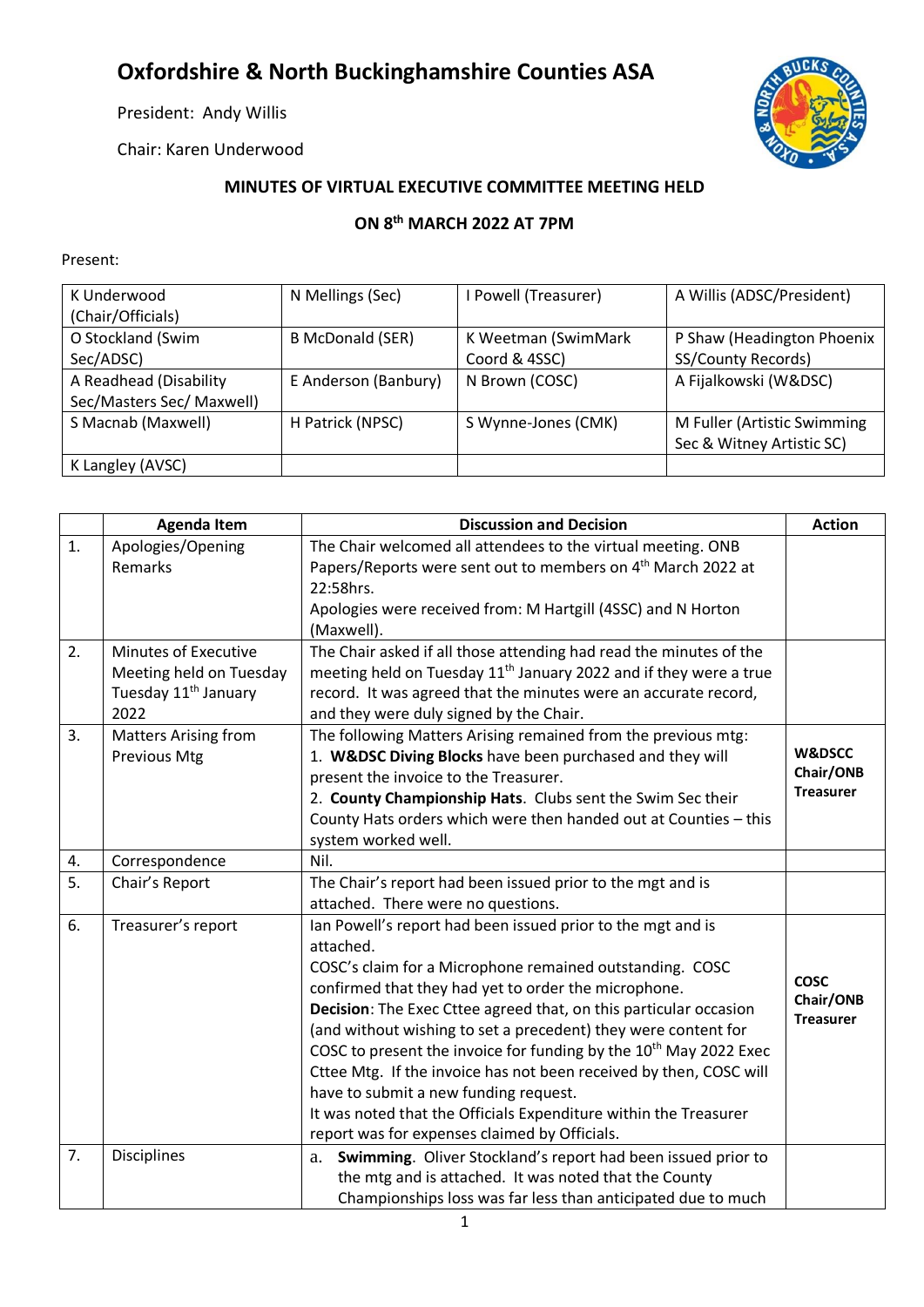|    | <b>Agenda Item</b>                                          | <b>Discussion and Decision</b>                                                                                    |                   |
|----|-------------------------------------------------------------|-------------------------------------------------------------------------------------------------------------------|-------------------|
|    | reduced catering costs and spectator entry being allowed at |                                                                                                                   |                   |
|    |                                                             | the finals. The loss was in the region of £1.5k rather than the                                                   |                   |
|    |                                                             | £6k anticipated - to be confimed. The Swim Sec thanked all                                                        |                   |
|    |                                                             | volunteers for all their assistance throughout the                                                                |                   |
|    |                                                             | Championships and noted he had also received some lovely                                                          |                   |
|    |                                                             | feedback about the event. He added that it felt very poignant                                                     |                   |
|    |                                                             | to be able to remember friends of ONB Counties during the                                                         |                   |
|    |                                                             | Championships.                                                                                                    |                   |
|    |                                                             | It was highlighted that the position of County Trophy Secretary                                                   | <b>All Clubs</b>  |
|    |                                                             | still needs to be filled. Clubs were asked to seek volunteers to                                                  |                   |
|    |                                                             | fill this position.                                                                                               |                   |
|    |                                                             | The County Debrief is scheduled for Tuesday 12 <sup>th</sup> April via                                            | <b>All Clubs</b>  |
|    |                                                             | zoom. Clubs were requested to forward feedback to the Swim                                                        |                   |
|    |                                                             | sec by 1 <sup>st</sup> April.                                                                                     |                   |
|    |                                                             | Dates for 2023 County Championships will be confirmed once                                                        |                   |
|    |                                                             | the County Debrief mtg has been held.                                                                             |                   |
|    |                                                             | The Chair, on behalf of ONB expressed her thanks to Oliver and                                                    |                   |
|    |                                                             | his team, for all their hard work, noting that this was Oliver's                                                  |                   |
|    |                                                             | last County Championship as Swim Sec. Sharon Macnab                                                               |                   |
|    |                                                             | shadowed Oliver during the Counties and will take over the                                                        |                   |
|    |                                                             | role as Swim Sec following the AGM in July.                                                                       |                   |
|    |                                                             | b. Fixtures. Noted there was nothing to report.<br>Records. Peter Shaw presented the Records Claim Report<br>c.   |                   |
|    |                                                             | which is duly attached.                                                                                           |                   |
|    |                                                             | d. Artistic Swimming. Mandy Fuller's report had been issued                                                       |                   |
|    |                                                             | prior to the mgt and is attached.                                                                                 |                   |
|    |                                                             | Officials. Karen Underwood's report had been issued prior to<br>e.                                                |                   |
|    |                                                             | the mtg and is attached. Officials are now being trained for J2S                                                  |                   |
|    |                                                             | Starters training and J2 Course. Although we had a lot of                                                         |                   |
|    |                                                             | officials at counties, a number of them were inexperienced and                                                    |                   |
|    |                                                             | the focus is on getting more officials qualified. ONB hope to be                                                  |                   |
|    |                                                             | in a position to begin claiming back the license fee from region.                                                 |                   |
|    |                                                             | Masters. Amanda Readhead's report had been issued prior to<br>f.                                                  |                   |
|    |                                                             | the mtg and is attached.                                                                                          |                   |
|    |                                                             | Disability. Amanda Readhead's report had been issued prior to<br>g.                                               |                   |
|    |                                                             | the mtg and is attached.                                                                                          |                   |
|    |                                                             | h. Masters' Records. David Hall's updated Masters' Records were                                                   | <b>Masters</b>    |
|    |                                                             | issued prior to the mtg. It was noted that the records list shows                                                 | Records/          |
|    |                                                             | Stantonbury as being an ONB Club, which is no longer the case.                                                    | <b>ONB Sec</b>    |
|    |                                                             | The ONB Sec will ask the Masters Records Sec to amend their                                                       |                   |
|    |                                                             | list.                                                                                                             |                   |
|    |                                                             | SwimMark Coord. Noted there was nothing to report.<br>1.                                                          |                   |
| 8. | <b>Talent Pathway Dev</b>                                   | Noel Horton's report had been issued prior to the mgt and is                                                      |                   |
|    | Camp 2021/22                                                | attached. He sent his apologies as he was unable to attend the                                                    |                   |
|    |                                                             | mtg. Further to the January ONB Exec mtg, clarification had been                                                  |                   |
|    |                                                             | sought from SE; it appeared that ONB had not been sent<br>information about County Camps, the format of which had |                   |
|    |                                                             | changed significantly. Attached is a letter detailing the new County                                              |                   |
|    |                                                             | Development Programme. There still remained uncertainty                                                           | <b>B</b> McDonald |
|    |                                                             | around the new programme and Ben McDonald (SER) was asked to                                                      | <b>SER</b>        |
|    |                                                             | engage with SE to gain further information. Following much                                                        |                   |
|    |                                                             | discusion it was agreed that:                                                                                     |                   |
|    |                                                             | 1. ONB will host 1 x face-to-face camp for selected athletes before                                               |                   |
|    |                                                             | the end of August 2022                                                                                            |                   |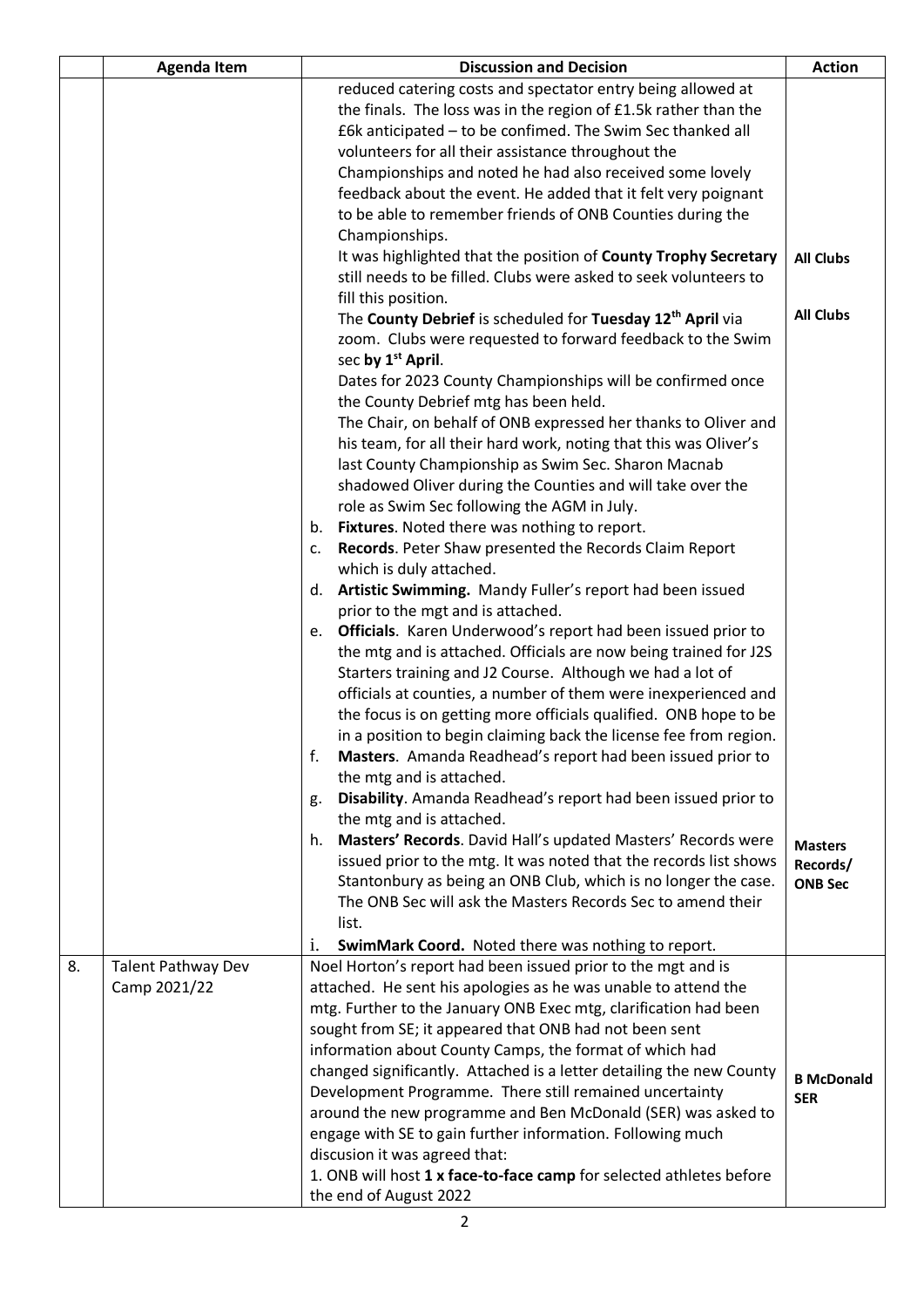|     | <b>Agenda Item</b>                                               | <b>Discussion and Decision</b>                                       |                   |
|-----|------------------------------------------------------------------|----------------------------------------------------------------------|-------------------|
|     | 2. ONB will host 2 x 1.5hr Online Education sessions in the      |                                                                      |                   |
|     | evening, utilising SE materials for selected althetes AND larger |                                                                      |                   |
|     | cohort within the next few months.                               |                                                                      |                   |
|     |                                                                  |                                                                      |                   |
|     |                                                                  | Determining the dates for the sessions was challenging due to pool   |                   |
|     |                                                                  | hire availability and coaching commitments. This was further         |                   |
|     |                                                                  | compounded as we still do not have a volunteer for the County        |                   |
|     |                                                                  | Camp Administrative position - this is a key position which must     |                   |
|     |                                                                  | be filled if the camps are to go ahead. TORs/job description for the | <b>ONB Clubs/</b> |
|     |                                                                  | position will be placed on the website and Clubs were asked to       | <b>ONB Sec</b>    |
|     |                                                                  | canvass their members to find a volunteer for this position. This    |                   |
|     |                                                                  |                                                                      |                   |
|     |                                                                  | post will also be placed on twitter to try to encourage members to   |                   |
|     |                                                                  | take up the post.                                                    |                   |
|     |                                                                  | Noel organised successful 'coaches chats' in 2021 and is looking to  |                   |
|     |                                                                  | expand on this by running a Monthly Coaches Forum for ONB            |                   |
|     |                                                                  | Coaches. The Exec Cttee welcomed this idea and noted that there      |                   |
|     |                                                                  | will not be any budget available to pay for speakers.                |                   |
| 10. | <b>Funding Applications</b>                                      | Bletchley will be submitting a request for coaches course funding    |                   |
|     |                                                                  | in due course.                                                       |                   |
| 11. | Swim England South East                                          | Ben McDonald's report had been issued prior to the mgt and is        |                   |
|     |                                                                  | attached.                                                            |                   |
| 12. | <b>AOB</b>                                                       | There were 2 AOB Items:                                              |                   |
|     |                                                                  | 1. Contemporary Issues. A member requested information about         |                   |
|     |                                                                  | the Contemporary Issues courses for officials. The Officials Sec     |                   |
|     |                                                                  | noted that all Contemporary issues courses for officials were online |                   |
|     |                                                                  | and run by ios. The link to courses can be found here:               |                   |
|     |                                                                  | https://www.swimming.org/ios/course-                                 |                   |
|     |                                                                  | information/contemporary-issues/                                     |                   |
|     |                                                                  | 2. Boys TM. A member asked if a Boys TM had been found. It was       |                   |
|     |                                                                  | noted that David Treadall from COSC had volunteered for this         |                   |
|     |                                                                  | position.                                                            |                   |
|     |                                                                  | 3. Counties. A member noted that the food allocation at the          |                   |
|     |                                                                  | counties was really good this year, the standard was excellent and   |                   |
|     |                                                                  | hoped they would be able to use that caterer again in future. It     |                   |
|     |                                                                  |                                                                      |                   |
|     |                                                                  | was noted that in previous years we had no choice but to use the     |                   |
|     |                                                                  | Aquavale café caterer and it was only due to the café being closed   |                   |
|     |                                                                  | that we'd been able to use a different caterer this year. This will  |                   |
|     |                                                                  | be reviewed for next year.                                           |                   |
|     |                                                                  | 4. County Championships Trophy Forms. A member enquired              |                   |
|     |                                                                  | about the County Championships Trophy Forms as it was noted          |                   |
|     |                                                                  | these were issued at the first weekend but not during the main       |                   |
|     |                                                                  | championships. The Swim Sec confirmed that the completion of         |                   |
|     |                                                                  | Trophy Forms during the main weekend proved just too difficult as    |                   |
|     |                                                                  | it was so busy. However, photographs were taken of all Trophies      |                   |
|     |                                                                  | at the Championships so we have a record of the Trophies and,        |                   |
|     |                                                                  | more importantly, the condition in which they were handed out. It    |                   |
|     |                                                                  | was only in 2021 that we'd had any issues in retrieving trophies     |                   |
|     |                                                                  | due, primarily to the break imposed by covid restrictions. It was    |                   |
|     |                                                                  | felt that going forward there was no need for a Trophy Form to be    |                   |
|     |                                                                  | completed.                                                           |                   |

The Exec Cttee Meeting closed 7.53pm.